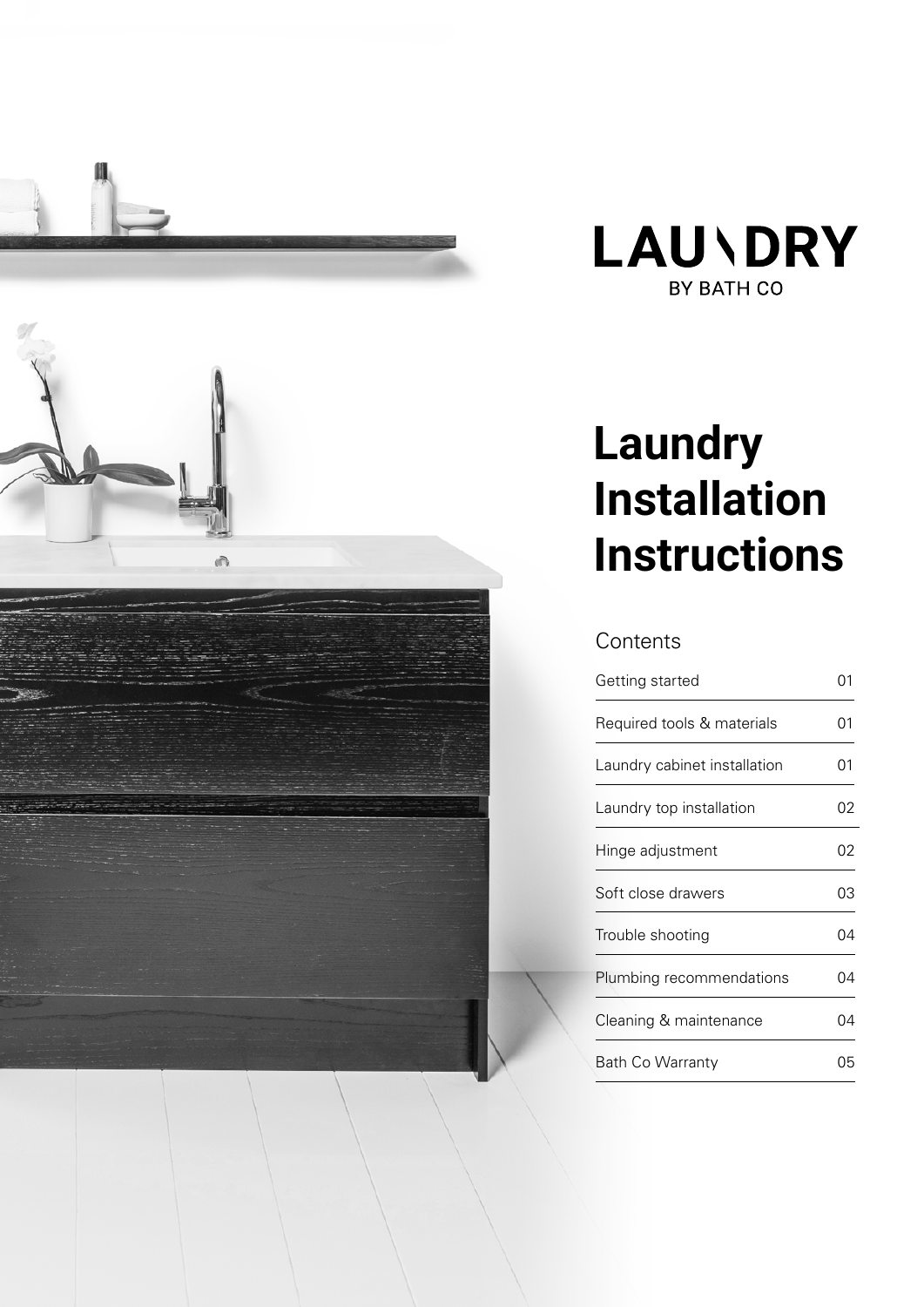### Getting Started

All goods must be checked prior to installation. If defects are found due to manufacturing faults then goods MUST NOT be installed. The merchant must inform the manufacturer.

If there is a proven manufacturing defect i.e. outside of tolerance and the installation is carried out then, the manufacturer will replace the item. However, the installation costs will be the responsibility of the installer.

When installing the cabinets – the drawers/doors may need to be adjusted, due to movement throughout carrying the goods. Please view the instructions further below on hinge and drawer adjustment.

Any wall to which product is fixed must be of suitable construction to support that product's weight.

### Required Tools & Materials



### Laundry Cabinet Installation

**PLEASE READ CAREFULLY** – It is recommended that a qualified, licensed trades person installs your unit. **Ensure instructions are passed to homeowner.**

**01.** Prior to installation it is important to inspect the unit to ensure no damage has occurred in transit. If damage has occurred, or a visible defect exists, do not proceed with installation and advise supplier immediately.

Note: Manufacturer will not be liable for any installation, removal or re-decorating costs. The warranty will be null and void if damage occurred during or after installation.

- **02.** Check the wall is straight, (not bowed or twisted). Ensure unit is square against the wall before securing. Door/drawer alignment could be affected otherwise.
- **03.** Remove drawers as per instructions on page 3. Runners can be damaged if correct removal method not followed.
- **04.** Drill holes for pipes in base/rear of unit with appropriate size hole saws.
- **05.** Position unit over pipes in correct position. Check level with spirit level.
- **06.** Securely fasten unit to wall through the back, no further than 100mm from end of cabinet. Upper fixings no lower than 50mm from top of back. It is a requirement to fasten the cabinet through the steel bracket in the top corner of unit (refer to image 06, right).

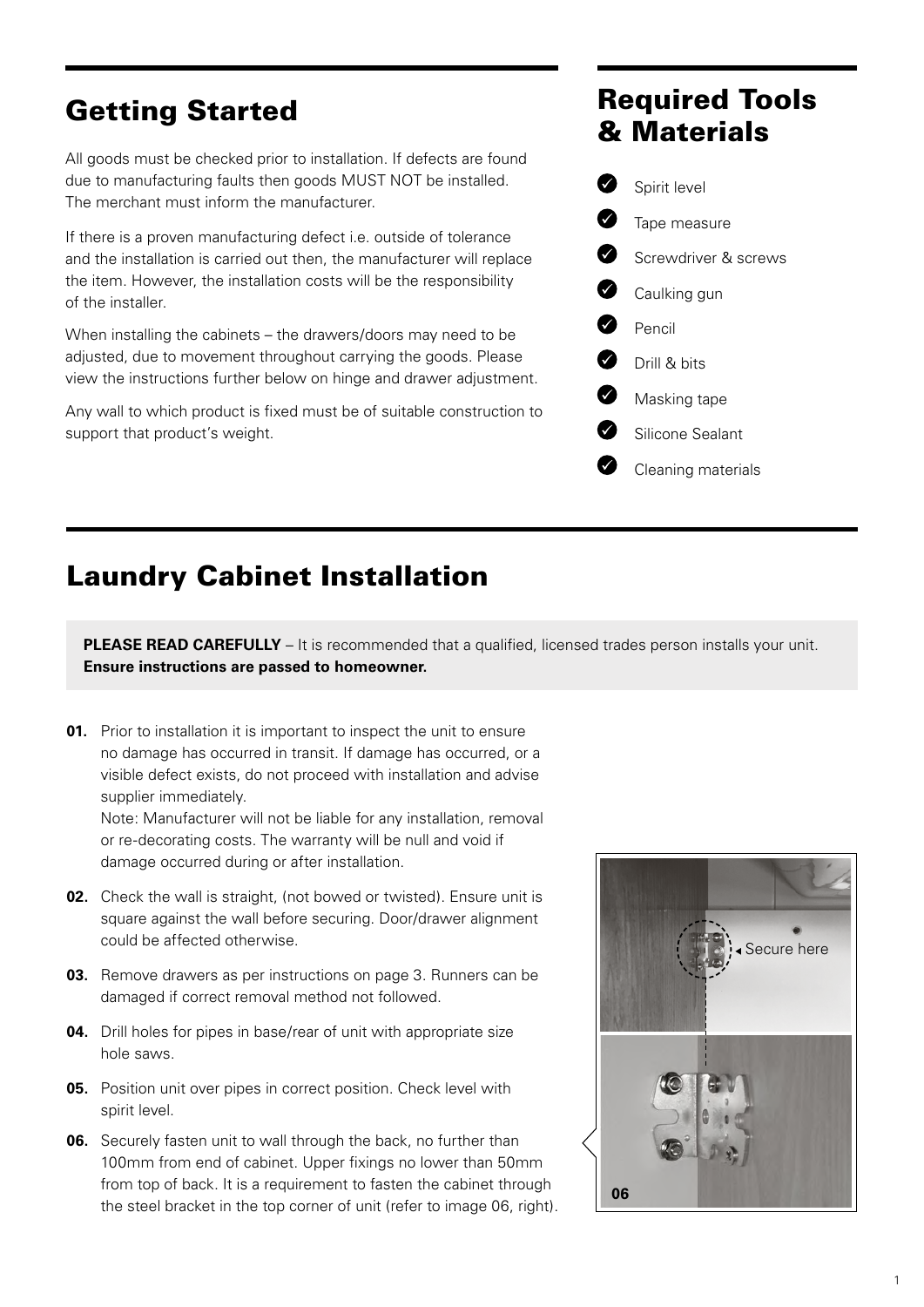- **07.** Seal all edges where water penetration may occur, i.e. between top, wall and floor etc. (Materials used in the construction of bathroom furniture are water-resistant not waterproof). Ensure silicone is used according to manufacturers' instructions. **DO NOT** use adhesive, this will void warranty.
- **08.** Adjust drawers if required, as there may have been some movement during transportation or installation, (refer to Hinge Adjustment). However, first check that the unit has not been twisted during installation.
- **09.** Tiles/Mirrors etc surrounding the installation must provide adequate space for future removal of product if required. Tiles or mirrors must clear cabinet by at least 3mm. We recommend tiling behind furniture and ceramics.
- **10.** Light Product should not be exposed to direct sunlight or heat-lamps etc as this could cause premature discolouration or fading.

Recommendations for plumbing on page 04

### Laundry Top Installation

- **01. IMPORTANT All overhanging Kordura tops need to be supported by a back rail and a side rail that we recommend is installed by a suitably qualified trades person.**
- **02.** End support rails are available if required (code: LES 75 x 500 x 16 mm).
- **03.** Laundry end panels are available as a separate item. These are supplied with 2x system 32 brackets (refer to image 06). Must be securely fastened.
- **04.** Laundry wall packers (code: LPP) are also available if unit is installed off the wall, or if there is a small gap between the wall and the unit.
- **05.** All fixings into the Kordura top must be pre-drilled.
- **06.** Kordura solid surface tops hold solid colour throughout. They are easily drilled or cut with a router, jigsaw or hole saw.
- **07.** Where a separate basin is to be fitted it is essential that the basin must be centred over the cut-out and be fully sealed to the cabinet and top to prevent any water penetration.

### Hinge Adjustment on Top Cupboards

It is the responsibility of the licensed installer to make any adjustments to align doors and drawers after installation if required.

*Note: All fittings have been factory set and should not need adjustment. Check that the unit has not been twisted during installation before making adjustments. Drawer fronts on some models may be adjusted, if necessary refer to manufacturer.*



Depth Adjustment Height Adjustment Side Adjustment



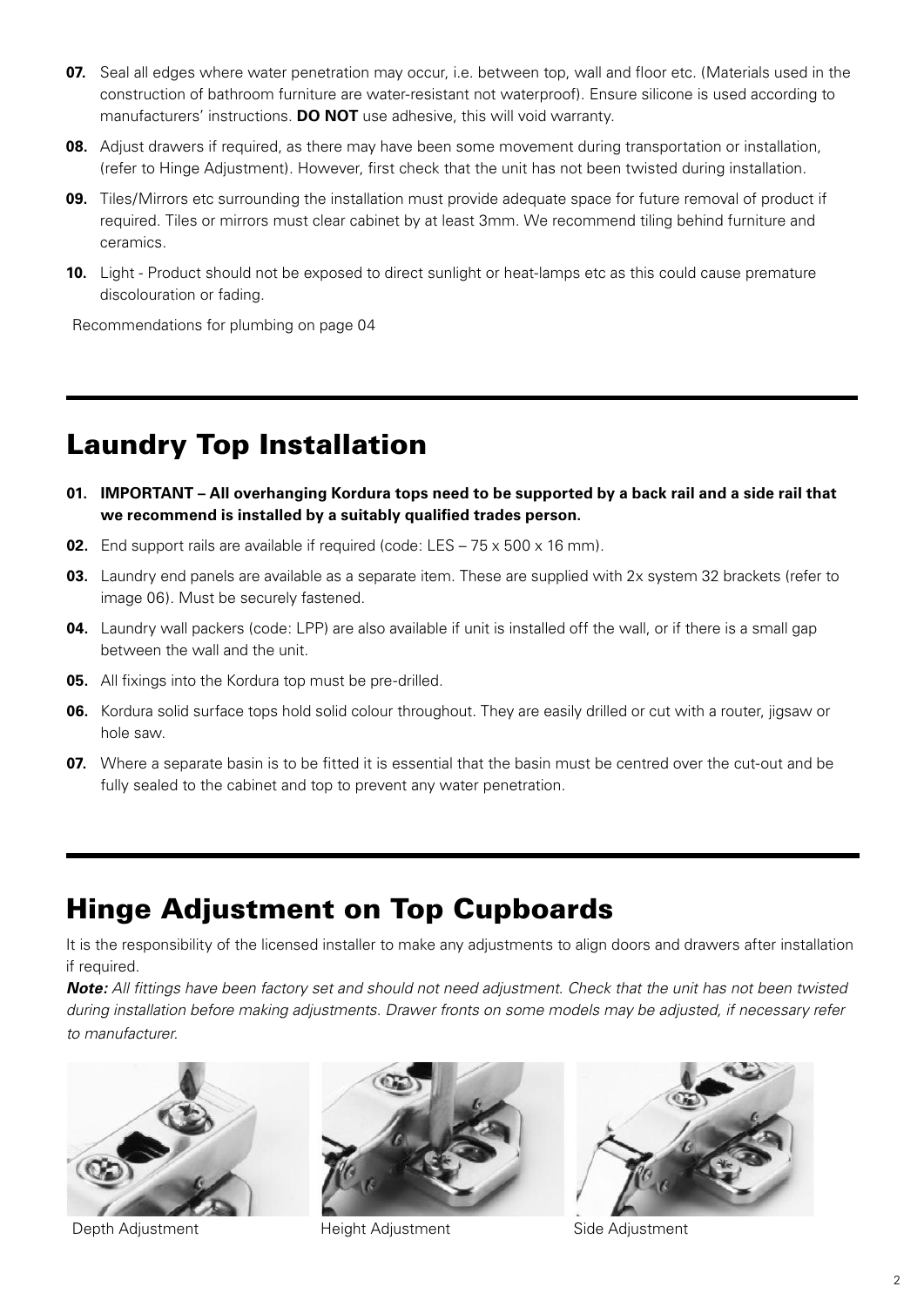# Soft Close Drawers

When a cabinet has soft close drawers, the drawers will need to be removed prior to installation of the cabinet. Please view the following instructions on how to remove the drawers.

#### **Removal**

When you pull the drawer out you will notice a grey label on each side of the drawer (as per below diagram). When the label on each side is removed – it will reveal a small lever on each side of the drawer. Both levers are to be pulled up at the same time, then slide the drawer out slowly towards you.





Remove cover cap **Release drawer from the slide, pull out the drawer (Failure to do this will damage the drawer running mechanism)**

#### **Drawer re-installation**

Push runners into cabinet, place drawer body on runners and push in firmly. Two clicks should be heard as drawer sides click into place. Replace drawer front as per reverse of diagram above.

#### **Engaging the soft-close mechanism**

Put the drawer back in half way – close the drawer. Then pull the drawer back towards you. Underneath the drawer you will feel a small tab. This is on each side of the drawer. Pull the tab towards you and at the same time push the front of the drawer back. This will engage the soft close mechanism.

#### **Adjustment**

Check the unit is square on the wall before making adjustments.

Adjust drawer rails to ensure top and bottom drawer face align giving a flush close. Clockwise = in, anticlockwise = out.

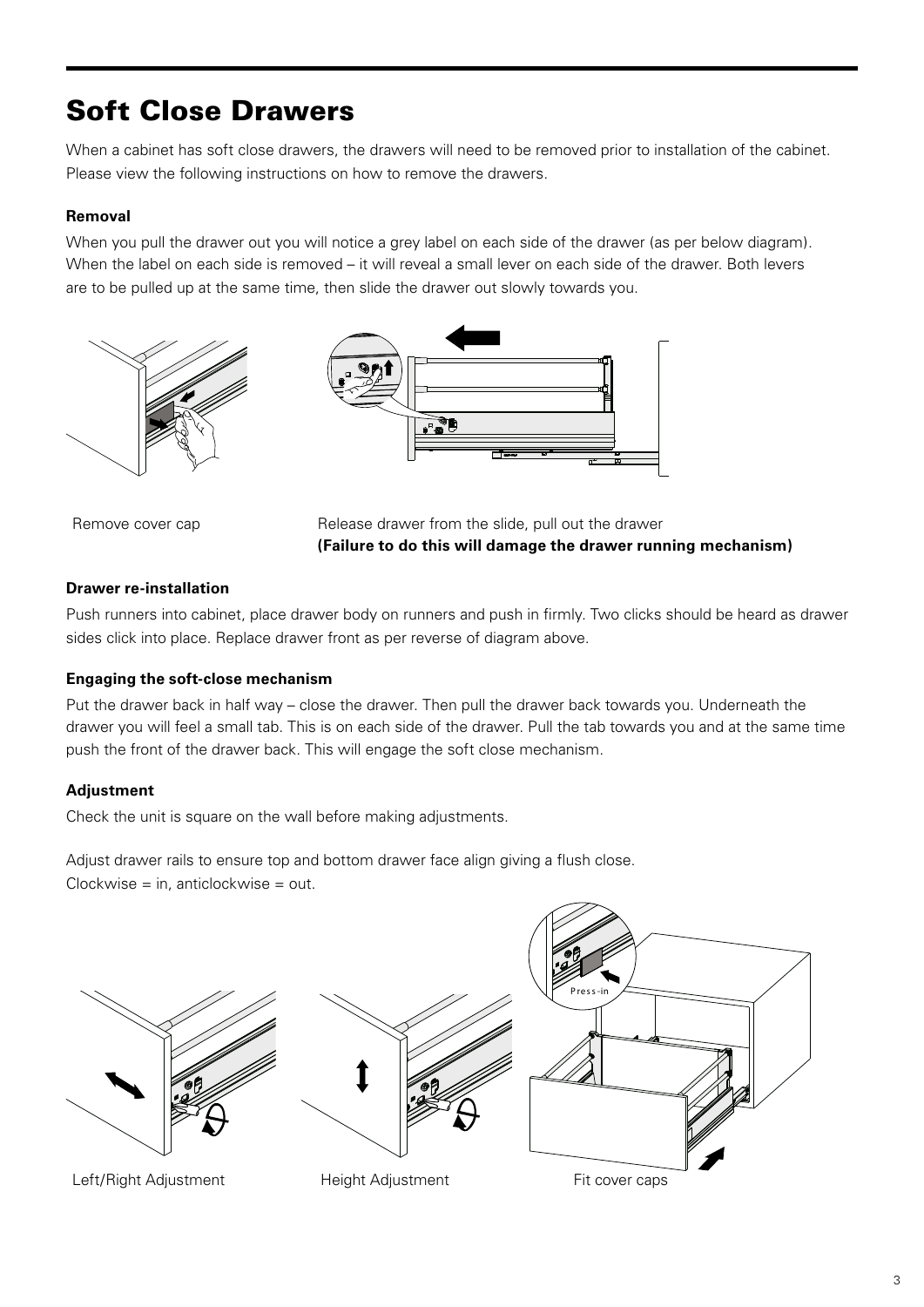### Trouble Shooting

#### **What happens if my soft close drawer is not closing properly?**

It means that your soft close drawer is not engaged correctly. Follow the instructions on page 03 to re-engage the soft close mechanism.

#### **Why is my soft close drawer making a noise on closing, and not closing smoothly?**

If the release tabs on the drawer are not lifted properly, then this may cause the cog to strip on the soft close mechanism. Please contact Bath Co Customer Services for a replacement. This is not covered under warranty.

#### **What are the dimensions of the cabinets – internal and external?**

All dimensions can be found on our website – www.bathco.co.nz or in our brochures.

#### **How to cut out a sink hole in Kordura surfaces?**

These hybrid solid surfaces hold colour throughout and can be easily cut or drilled with a router, jigsaw or hole saw.

### Plumbing Recommendations

- » Single drawer units are designed to be plumbed with a bottle trap.
- » Waste is not to be over-tightened to avoid stress on basin or top.
- » Basket waste supplied.
- » Basin overflow must line up with waste opening.
- » Waste overflow hole opening must not be blocked by sealant.

### Cleaning & Maintenance

» To maintain the finish on your unit and top, only use a soft cloth, or a weak solution of non-abrasive detergent. Do not use cleaners that incorporate Isopropyl alcohol. Stainless steel tops should only be cleaned with soapy water and a soft cloth to avoid scratching.

Kordura Surfaces: Regular cleaning is recommended. Use soapy water and a soft cloth when cleaning surface. Do not use product with high alkaline & pH levels. Contact Bath Co directly to provide guidelines to polish scratched and heavy stains.

» To restore accidental scratches, burns etc on gloss painted finishes, rub gently with a very light cutting compound. On matt or timber finishes contact the manufacturer.

#### **Additional cleaning & maintenance for Kordura solid surface tops**

- » Solid surface tops are impervious to water and staining. Take care tops can be damaged by sudden and rapid temperature changes, and never place hot dishes/items directly on top of the wash surface.
- » Knives or other sharp objects can scratch the surface.
- » Blemishes and discolouration can be sanded out of the surface. We recommend a mild abrasive cleaning product in the first instance. Contact Bath Co for more serious incidents and how to treat.